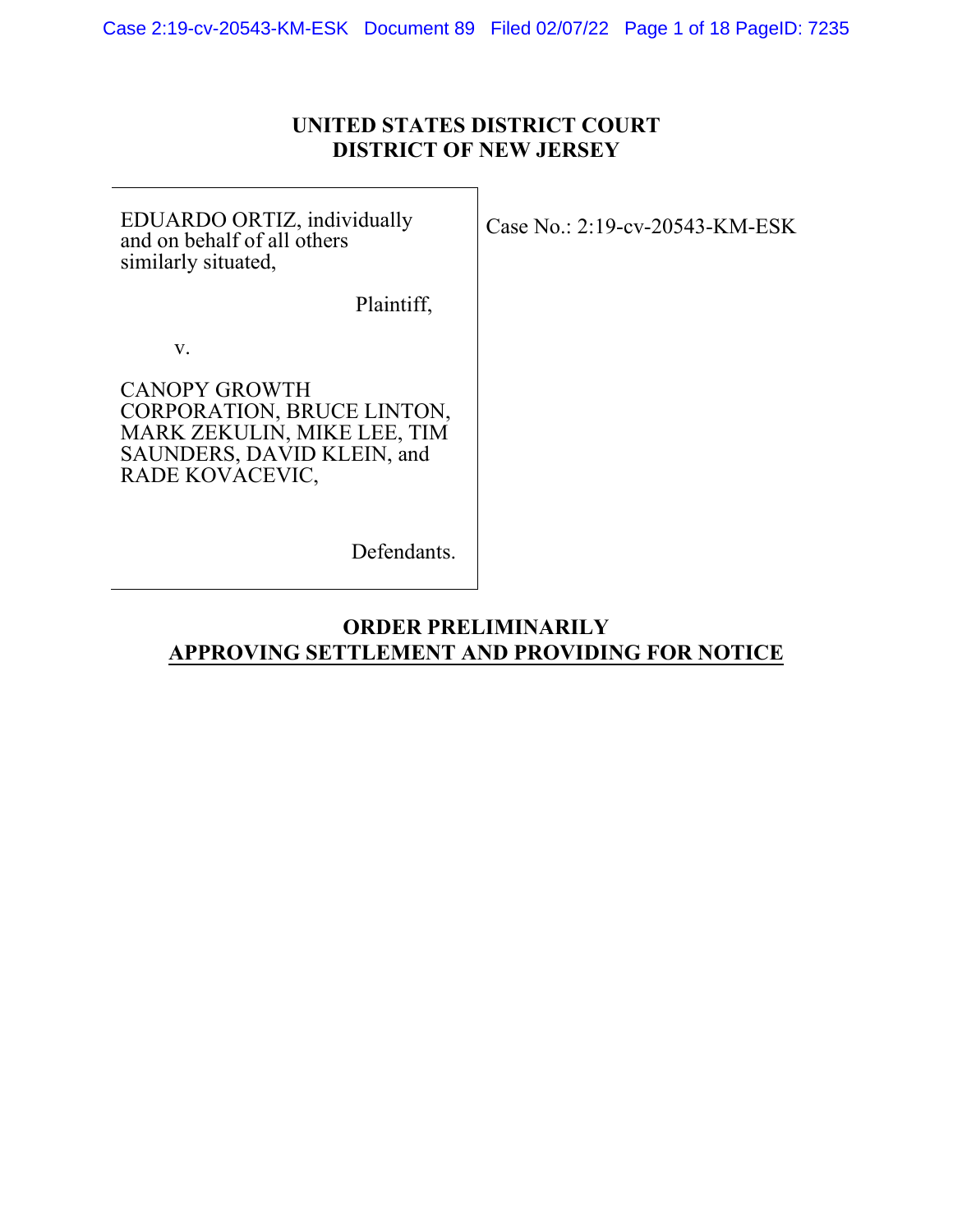WHEREAS, an action is pending before this Court entitled *Ortiz v. Canopy Growth Corporation, et al.*, Docket No. 2:19-cv-20543-KM-ESK (D.N.J.) ("Litigation");

WHEREAS, (a) Co-Lead Plaintiffs Anthony Sultan, Ellaine Sultan, Anna Cooley, Formica Industries Limited, David Pendola and Dean K. Lurie (collectively, the "Plaintiffs"), through Lead Counsel, $<sup>1</sup>$  $<sup>1</sup>$  $<sup>1</sup>$  on behalf of themselves and the Settlement</sup> Class, and (b) defendant Canopy Growth Corporation ("Canopy"), and defendants Bruce Linton, Mark Zekulin, Mike Lee, Tim Saunders, David Klein, and Rade Kovacevic (collectively, the "Individual Defendants," together with Canopy, "Defendants," and together with Plaintiffs, "Settling Parties"), have determined to fully, finally, and forever compromise, settle, release, resolve, relinquish, waive and discharge each and every Released Claim against each of the Defendants and Released Persons on the terms and conditions set forth in the Stipulation of Settlement dated February 4, 2022 ("Stipulation") subject to approval of this Court ("Settlement");

WHEREAS, Plaintiffs have made an application, pursuant to Rule 23 of the Federal Rules of Civil Procedure, for an order preliminarily approving the Settlement in accordance with the Stipulation, certifying the Settlement Class for

<span id="page-1-0"></span><sup>&</sup>lt;sup>1</sup> "Lead Counsel" means the law firms of Pomerantz LLP, Hagens Berman Sobol Shapiro LLP, and The Rosen Law Firm, P.A., or their respective successors.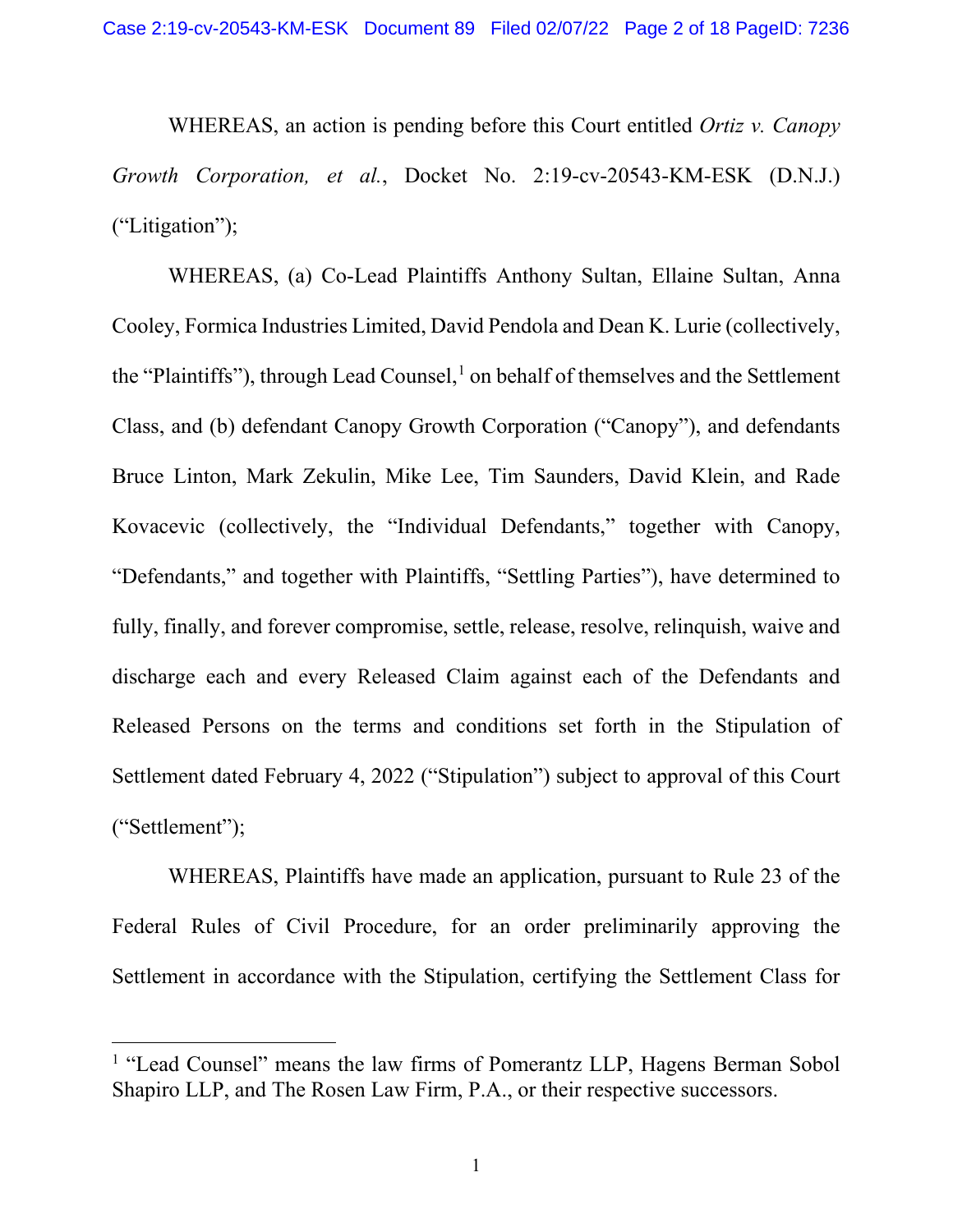purposes of the Settlement only, and allowing notice to Settlement Class Members as more fully described herein;

WHEREAS, the Court has read and considered: (a) Plaintiffs' motion for preliminary approval of the Settlement, and the papers filed and arguments made in connection therewith; and (b) the Stipulation and the exhibits attached thereto; and (c) finding that substantial and sufficient grounds exist for entering this Order; and the Parties having consented to the entry of this Order.

NOW THEREFORE, IT IS HEREBY ORDERED:

1. Unless otherwise defined herein, all capitalized words and defined terms contained herein shall have the same meanings as they have in the Stipulation.

2. **Class Certification for Settlement Purposes** – Pursuant to Rule 23(a) and (b)(3) of the Federal Rules of Civil Procedure and for the purposes of the Settlement only, the Litigation is hereby preliminarily certified on behalf of a Settlement Class consisting of all persons or entities that purchased or otherwise acquired Canopy Securities<sup>[2](#page-2-0)</sup> between June 27, 2018, and May 28, 2020, both dates inclusive (the "Settlement Class Period"). Excluded from the Class are all named Defendants in the Litigation, the present officers and directors of Canopy, the officers and directors of Canopy during the Settlement Class Period, and the

<span id="page-2-0"></span><sup>2</sup> "Canopy Securities" means shares of Canopy Common Stock, Canopy Call Options, and Canopy Put Options, as defined in the Stipulation.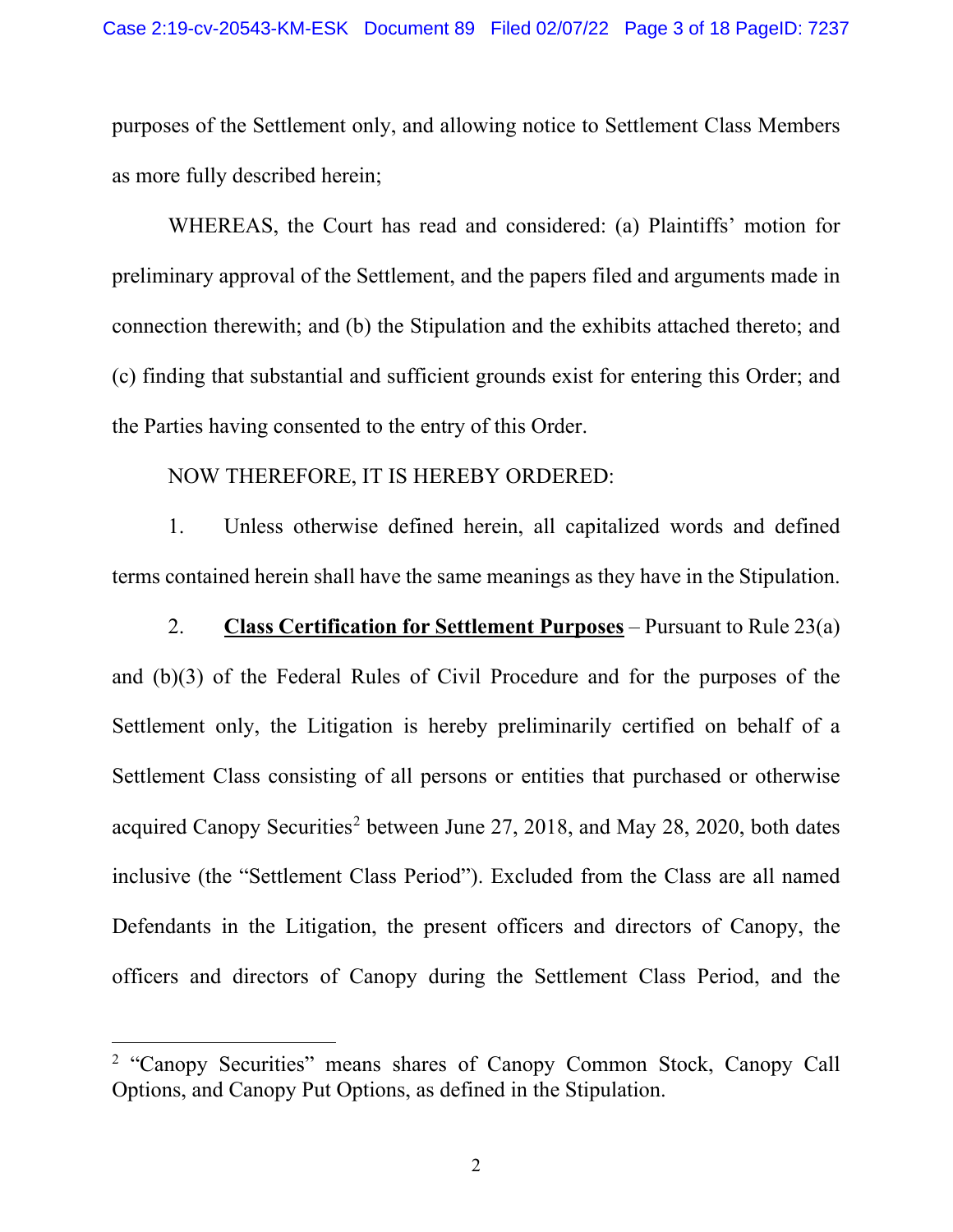immediate family members, legal representatives, heirs, successors, or assigns of such excluded persons and any entity in which any Defendant has or had a controlling interest during the Settlement Class Period. Also excluded from the Settlement Class are all putative members of the Settlement Class who exclude themselves by filing a valid and timely request for exclusion, and persons with no compensable damages.

3. **Class Findings** – Solely for purposes of the proposed Settlement of this Litigation, the Court finds that each element required for certification of the Settlement Class pursuant to Rule 23 of the Federal Rules of Civil Procedure has been met: (a) the number of Settlement Class Members are so numerous that their joinder in the Litigation would be impracticable; (b) there are questions of law and fact common to the Settlement Class which predominate over any individual questions; (c) the claims of Plaintiffs in the Litigation are typical of the claims of the Settlement Class they seek to represent; (d) Plaintiffs and Lead Counsel have and will fairly and adequately represent and protect the interests of the Settlement Class; and (e) a class action is superior to other available methods for the fair and efficient adjudication of the Litigation.

4. The Court hereby finds and concludes that, pursuant to Rule 23 of the Federal Rules of Civil Procedure, and for the purposes of the Settlement only, Plaintiffs are adequate class representatives and also certifies them as Class

3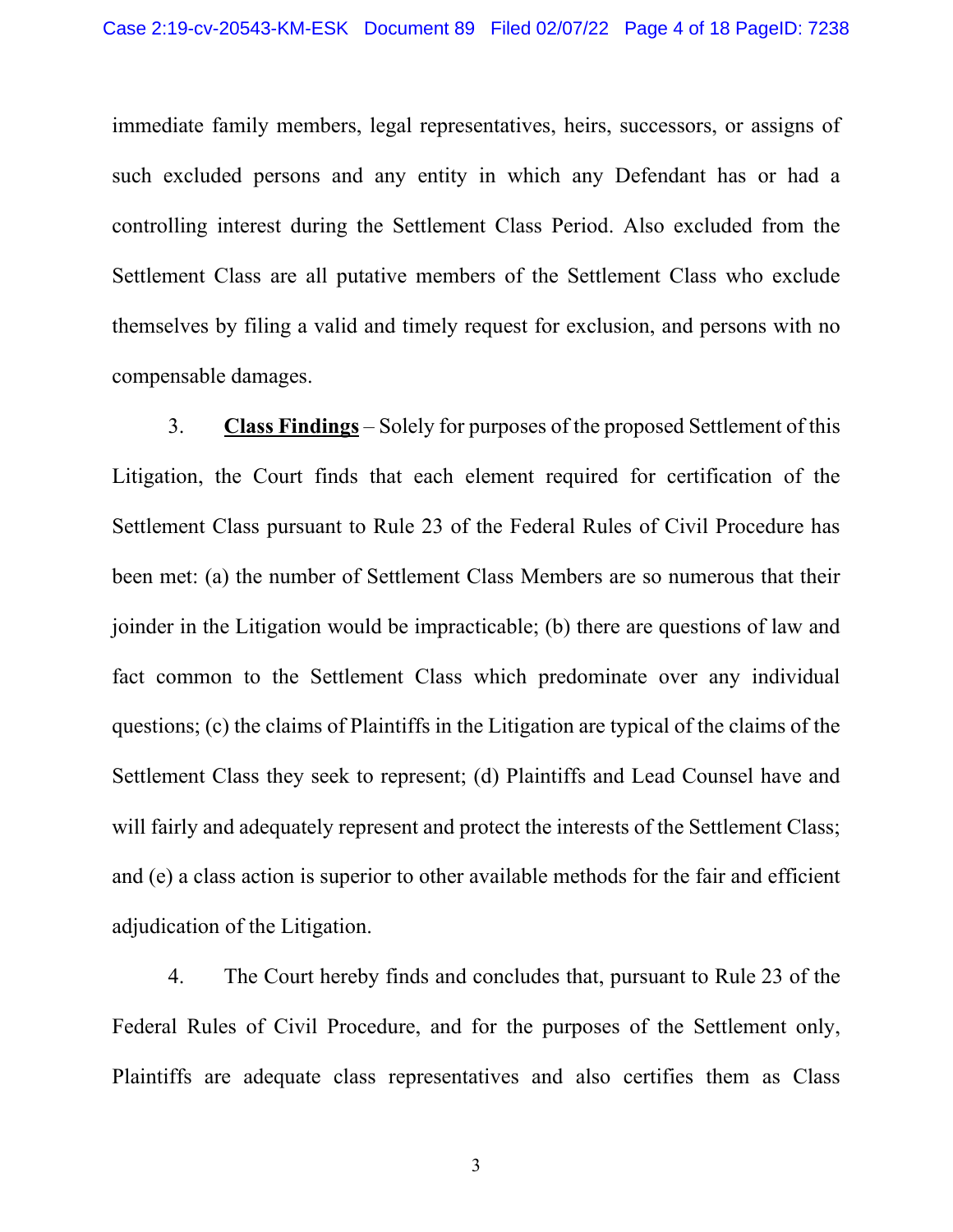Representatives for the Settlement Class. The Court appoints Lead Counsel as Class Counsel for the Settlement Class, pursuant to Rule 23(g) of the Federal Rules of Civil Procedure.

5. **Preliminary Approval of the Settlement** – The Court hereby preliminarily approves the Settlement, as embodied in the Stipulation, as being fair, reasonable, and adequate to the Settlement Class Members, subject to further consideration at the Final Approval Hearing to be conducted as described below.

6. **Final Approval Hearing** – The Court will hold a Final Approval Hearing ("Final Approval Hearing") on June 7, 20 22 [a date that is at least 100 calendar days from the date of this Order], at  $2:30$  p.m. at the United States District Court for the District of New Jersey, Honorable Kevin McNulty, U.S.D.J., Frank Lautenberg Post Office & U.S. Courthouse, 2 Federal Square, Courtroom PO 04, Newark, New Jersey 07102, to determine: (i) whether the proposed Settlement of the Litigation on the terms and conditions provided for in the Stipulation is fair, reasonable, and adequate to the Settlement Class Members and should be approved by the Court; (ii) whether a Judgment as defined in ¶ 1.13 of the Stipulation should be entered; (iii) whether the proposed Plan of Allocation is fair, reasonable, and adequate to the Settlement Class and should be approved; (iv) the amount of fees and expenses that should be awarded to Lead Counsel; (v) the compensatory awards that should be granted to Plaintiffs; (vi) to consider Settlement Class Members'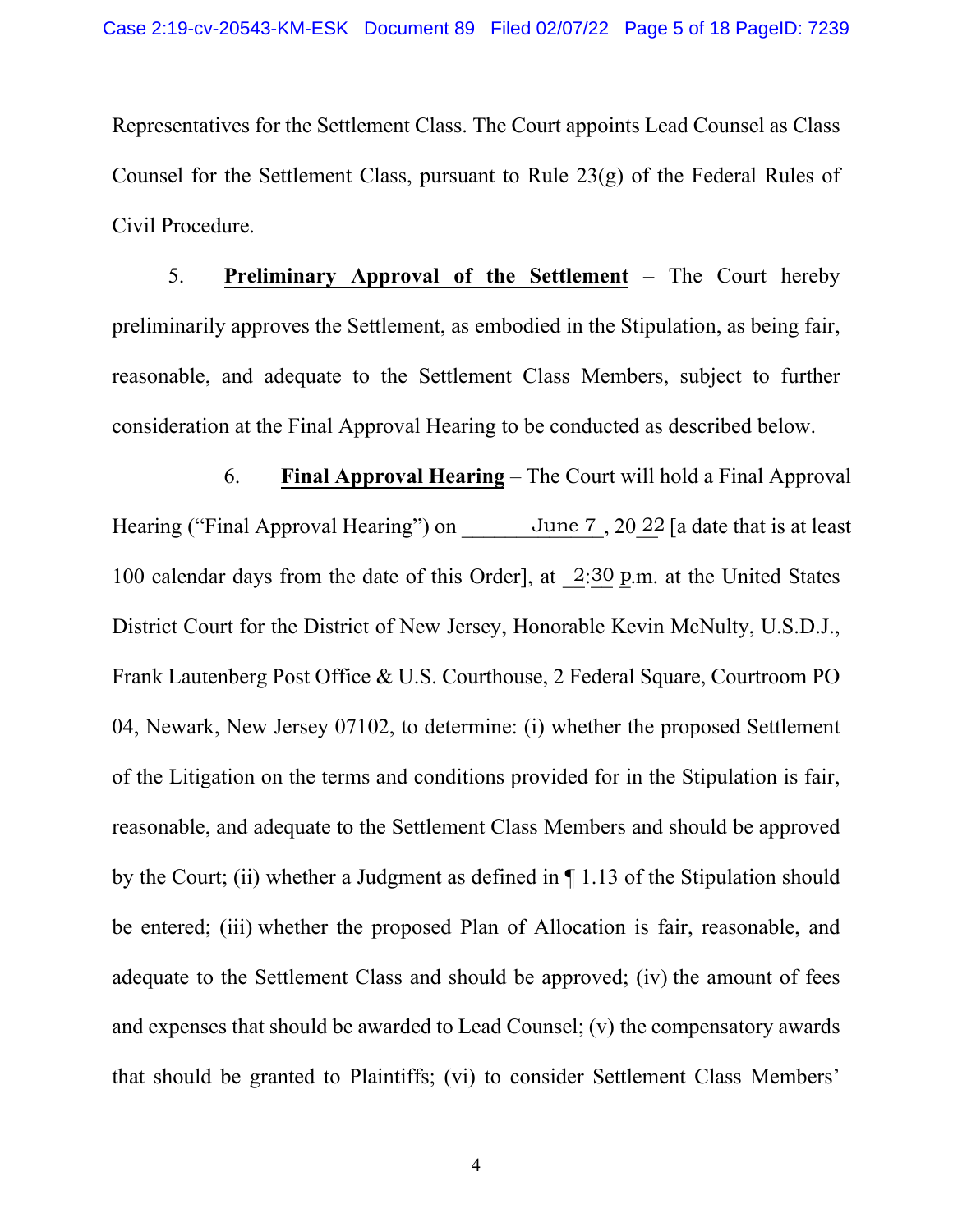objections to the Settlement, if any, whether submitted previously in writing or presented orally at the Final Approval Hearing by Settlement Class Members (or by counsel on their behalf), provided that they give proper notice that they intend to appear at the Final Approval Hearing; and (vii) to consider any other matters that may properly be brought before the Court in connection with the Settlement.

7. The Court reserves the right to adjourn the date of the Final Approval Hearing without further notice to Settlement Class Members, and retains jurisdiction to consider all further applications arising out of or connected with the proposed Settlement. The Court may approve the Settlement, with such modifications as may be agreed to by the Settling Parties, if appropriate, without further notice to the Settlement Class. The Court reserves the right to enter the Judgment approving the Settlement regardless of whether it has approved the Plan of Allocation, any application by Lead Counsel for an award of attorneys' fees and expenses, or any application by Plaintiffs for a compensatory award.

8. **Approval of Form and Content of Notice** – The Court approves, as to form and content, the Postcard Notice ("Postcard"), Notice of Proposed Settlement of Class Action ("Long Form Notice"), the Proof of Claim and Release Form ("Proof of Claim"), and the Summary Notice annexed hereto as Exhibits A-4, A-1, A-2, and A-3, respectively, and finds that the mailing and distribution of the Postcard and publishing of the Summary Notice substantially in the manner and form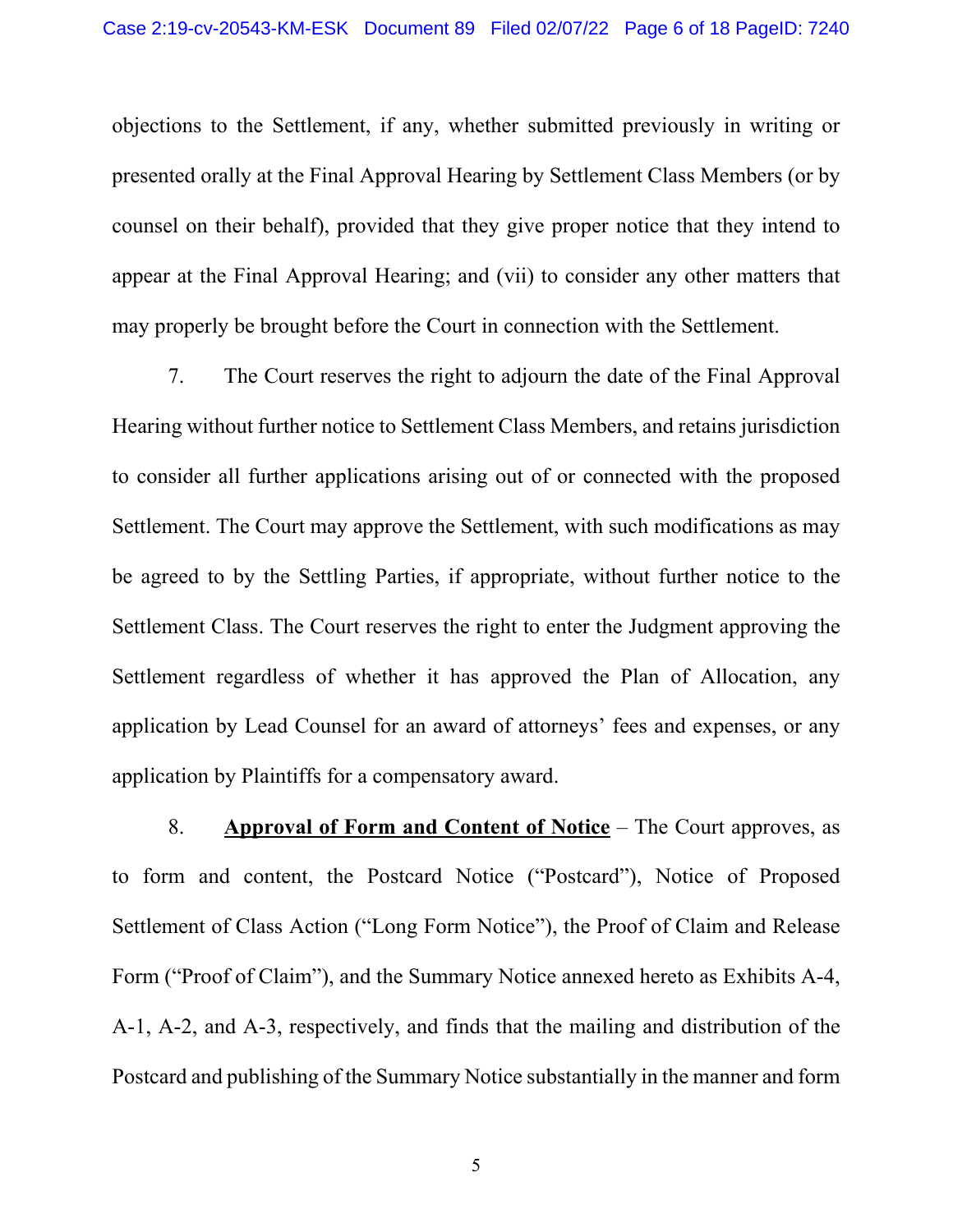set forth in ¶ 8 of this Order meet the requirements of Federal Rule of Civil Procedure 23 and due process, and are the best notices practicable under the circumstances and shall constitute due and sufficient notice to all Persons entitled thereto.

## 9. **Retention of Claims Administrator and Manner of Giving Notice** –

Lead Counsel are hereby authorized to retain the firm Strategic Claims Services ("Claims Administrator") to supervise and administer the notice procedure as well as the processing of claims as more fully set forth below:

a. Not later than  $\qquad \qquad 20 \qquad$ , [twenty-one (21) calendar days after the Court signs and enters this Order] (the "Notice Date"), the Claims Administrator shall commence mailing the Postcard, substantially in the forms annexed hereto, by First-Class Mail to all potential Settlement Class Members who or which can be identified with reasonable effort, and shall post the Postcard on its website at www.strategicclaims.net.

b. Within twenty-one (21) calendar days of the entry of this Order, Lead Counsel, through the Claims Administrator, shall cause the Stipulation and its exhibits, this Order, and a copy of the Long Notice and Proof of Claim to be posted on the Claims Administrator's website contemporaneously with the mailing of the Postcard Notice and/or emailing links to the Long Notice and Proof of Claim; and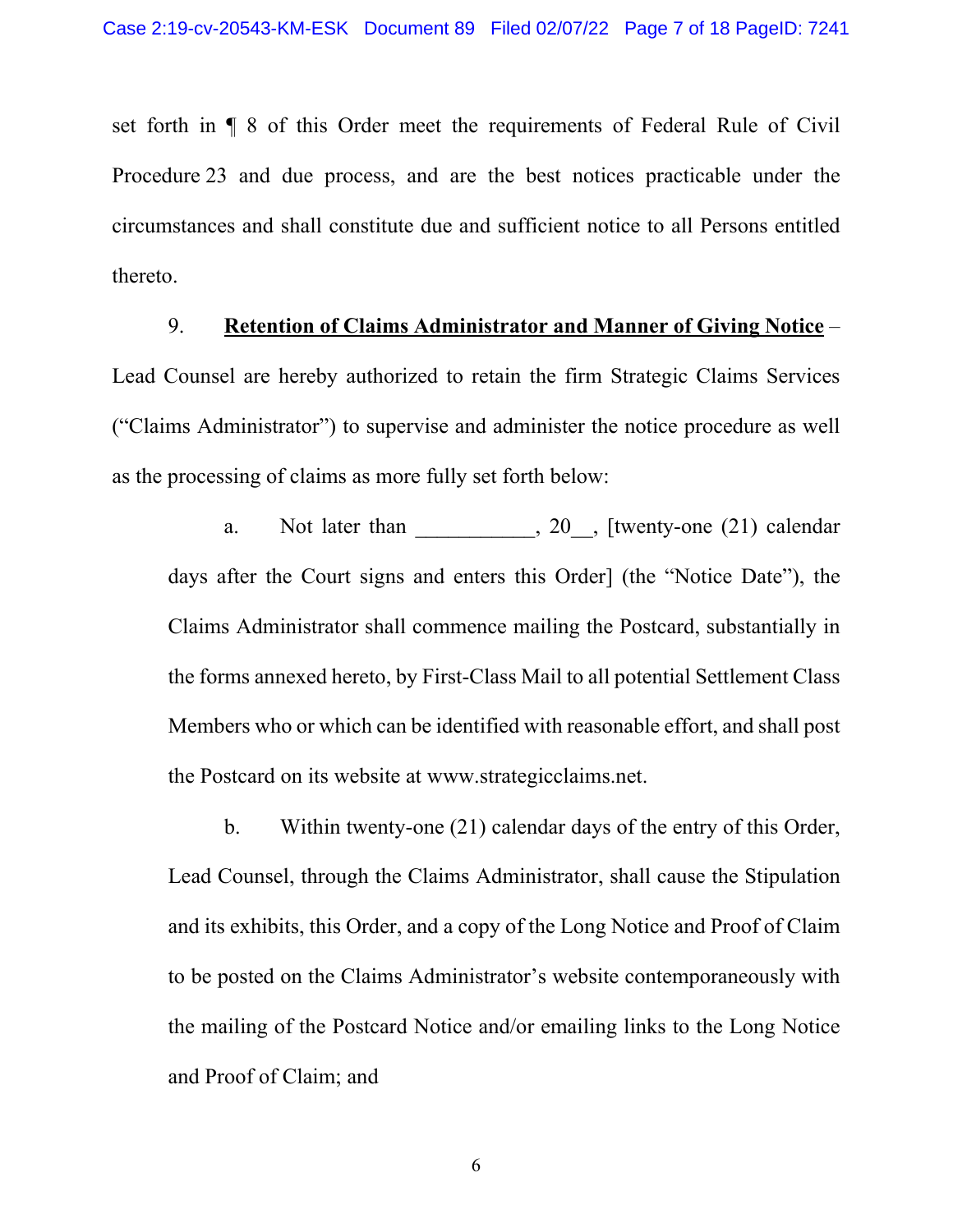c. Not later than fourteen (14) calendar days after the Notice Date, the Claims Administrator shall cause the Summary Notice to be published once in the national edition of Investor's Business Daily and once over the GlobeNewswire; and

d. At least seven (7) calendar days prior to the Final Approval Hearing, Lead Counsel shall serve on Defendants' counsel and file with the Court proof, by affidavit or declaration, of such mailing and publishing.

10. **Settlement Administration Fees and Expenses** – All reasonable costs incurred in identifying Settlement Class Members and notifying them of the Settlement as well as in administering the Settlement shall be paid as set forth in the Stipulation without further order of the Court.

11. **Nominee Procedures** – Lead Counsel, through the Claims Administrator, shall make all reasonable efforts to give notice to nominees or custodians who held Canopy securities during the Settlement Class Period as record owners but not as beneficial owners. Such nominees or custodians shall, within ten (10) calendar days of receipt of the notice, either: (i) request copies of the Postcard Notice sufficient to send the Postcard Notice to all beneficial owners for whom they are nominee or custodian, and within ten (10) calendar days after receipt thereof send copies to such beneficial owners; (ii) request links to the location of the Long Notice and Proof of Claim and email the links to each beneficial owner for whom they are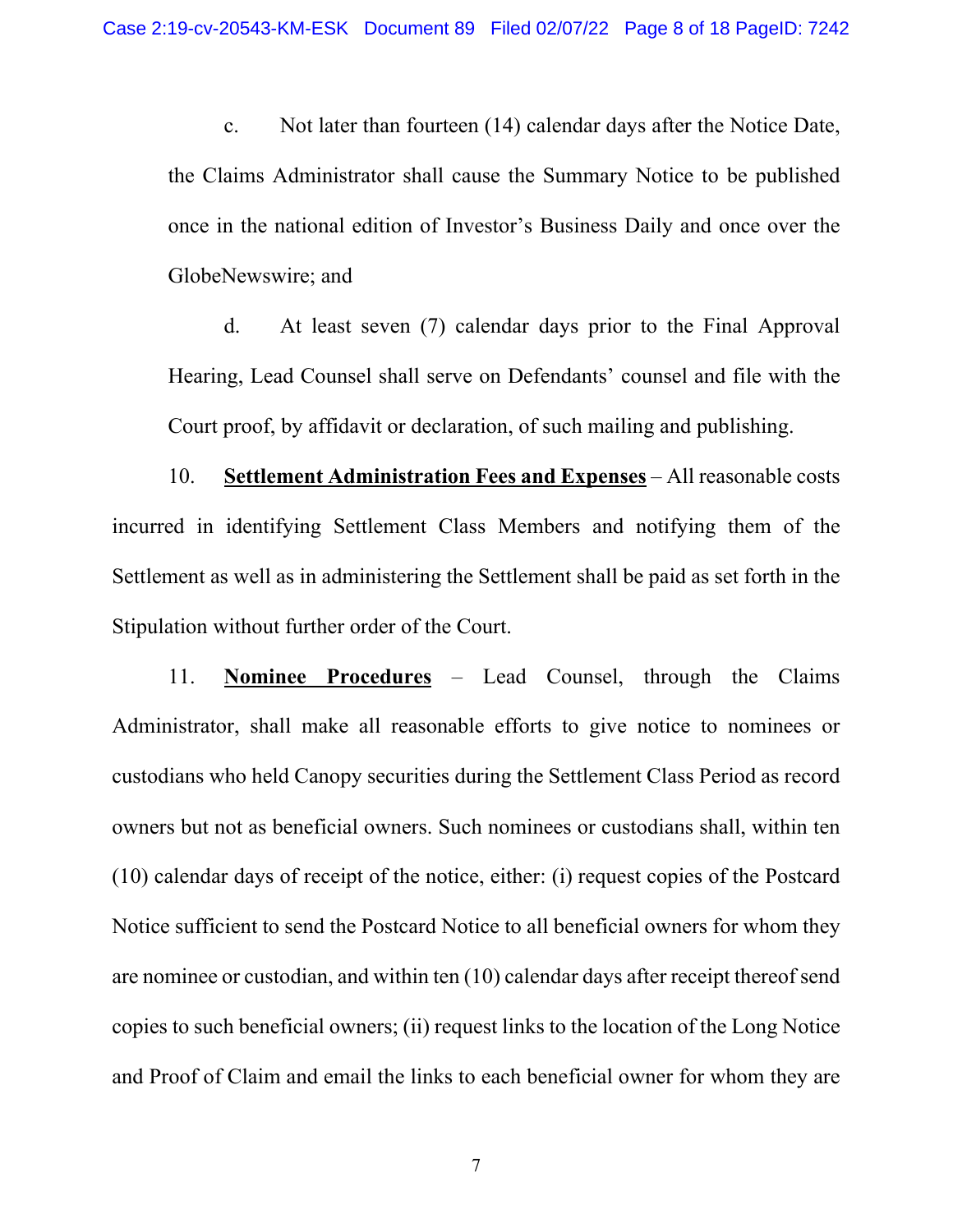nominee or custodian within ten (10) calendar days after receipt thereof; or (iii) provide the Claims Administrator with lists of the names, last known addresses and email addresses (to the extent known) of such beneficial owners, in which event the Claims Administrator shall promptly deliver the Postcard Notice to such beneficial owners. If the Claims Administrator receives an email address, it will send a link to the location of the Long Notice and Proof of Claim electronically. Nominees or custodians who elect to email links to the Long Notice and Proof of Claim or send the Postcard Notice to their beneficial owners shall send a written certification to the Claims Administrator confirming that the mailing or emailing has been made as directed. Copies of the Postcard Notice shall be made available to any nominee or custodian requesting same for the purpose of distribution to beneficial owners. The Claims Administrator shall, if requested, reimburse nominees or custodians out of the Settlement Fund solely for their reasonable out-of-pocket expenses incurred in providing notice to beneficial owners, which expenses would not have been incurred except for the providing names and addresses, of up to \$0.05 per name, address, and email address provided to the Claims Administrator; up to \$0.05 per unit for each Postcard Notice actually mailed, plus postage at the pre-sort rate used by the Claims Administrator; or up to \$0.05 per email notice sent, and subject to further order of this Court with respect to any dispute concerning such reimbursement.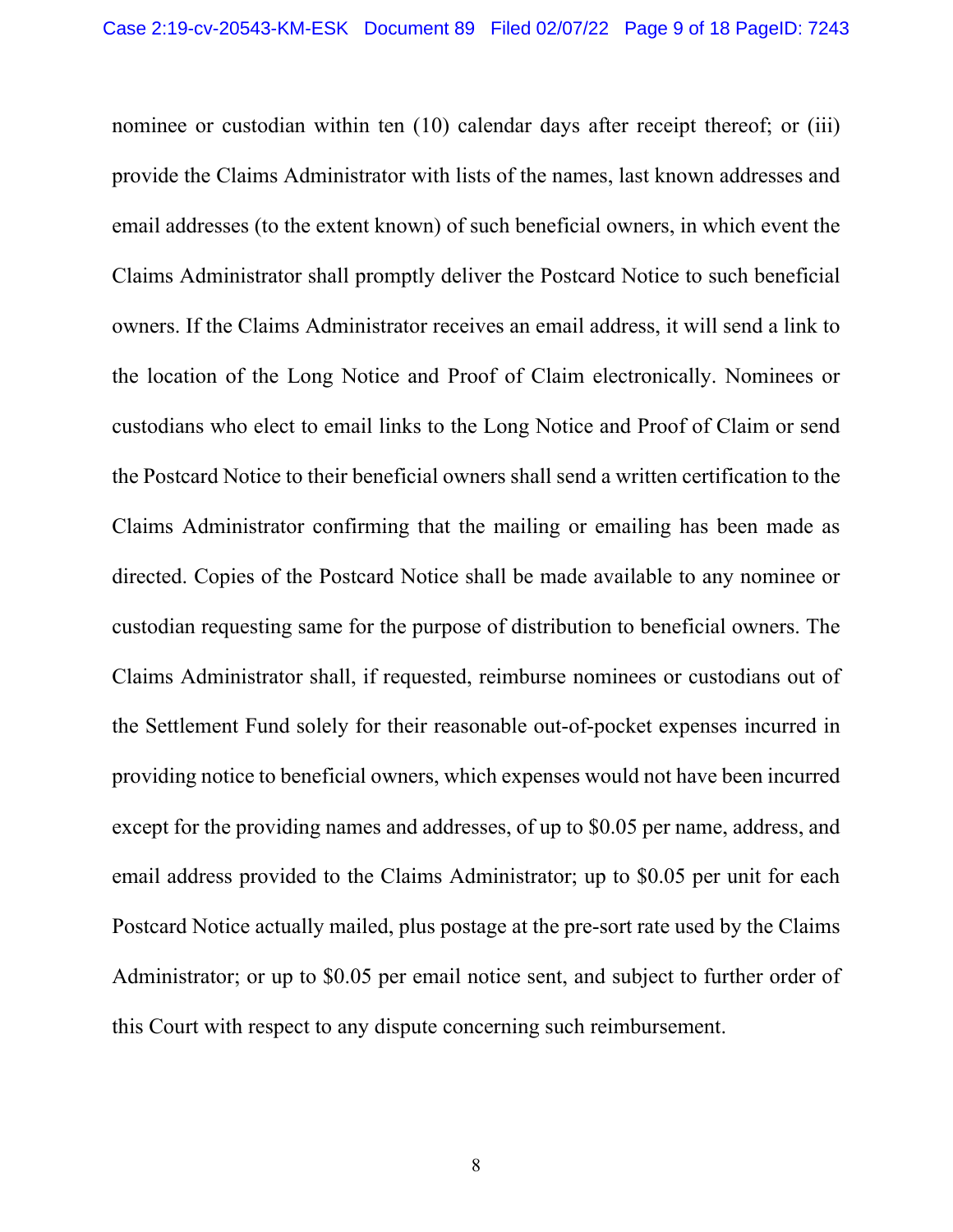12. **Payment of the Settlement Fund** – On or before fifteen (15) days after the later of: (i) entry of this Order, and (ii) provision to Defendants of all information necessary to effectuate a transfer of funds, Canopy and/or Defendants' insurers shall cause Thirteen Million United States Dollars (US\$13,000,000.00) in cash to be paid to the Escrow Agent pursuant to ¶ 2.1 of the Stipulation.

13. All funds held by the Escrow Agent shall be deemed and considered to be in *custodia legis* of the Court, and shall remain subject to the jurisdiction of the Court, until such time as such funds shall be distributed or returned pursuant to the Stipulation and/or further order(s) of the Court.

14. **Participation in the Settlement** – Settlement Class Members who wish to participate in the Settlement shall complete and submit Proofs of Claim in accordance with the instructions contained therein. Unless the Court orders otherwise, all Proofs of Claim must be postmarked or submitted electronically no later than seven (7) calendar days after the date of the Final Approval Hearing. Any Settlement Class Member who does not timely submit a Proof of Claim within the time provided for, shall be barred from sharing in the distribution of the proceeds of the Net Settlement Fund, unless otherwise ordered by the Court, but shall nevertheless be bound by the provisions of the Stipulation, the releases contained therein, and the Judgment. Notwithstanding the foregoing, Lead Counsel may, in their discretion, accept late-submitted claims for processing by the Claims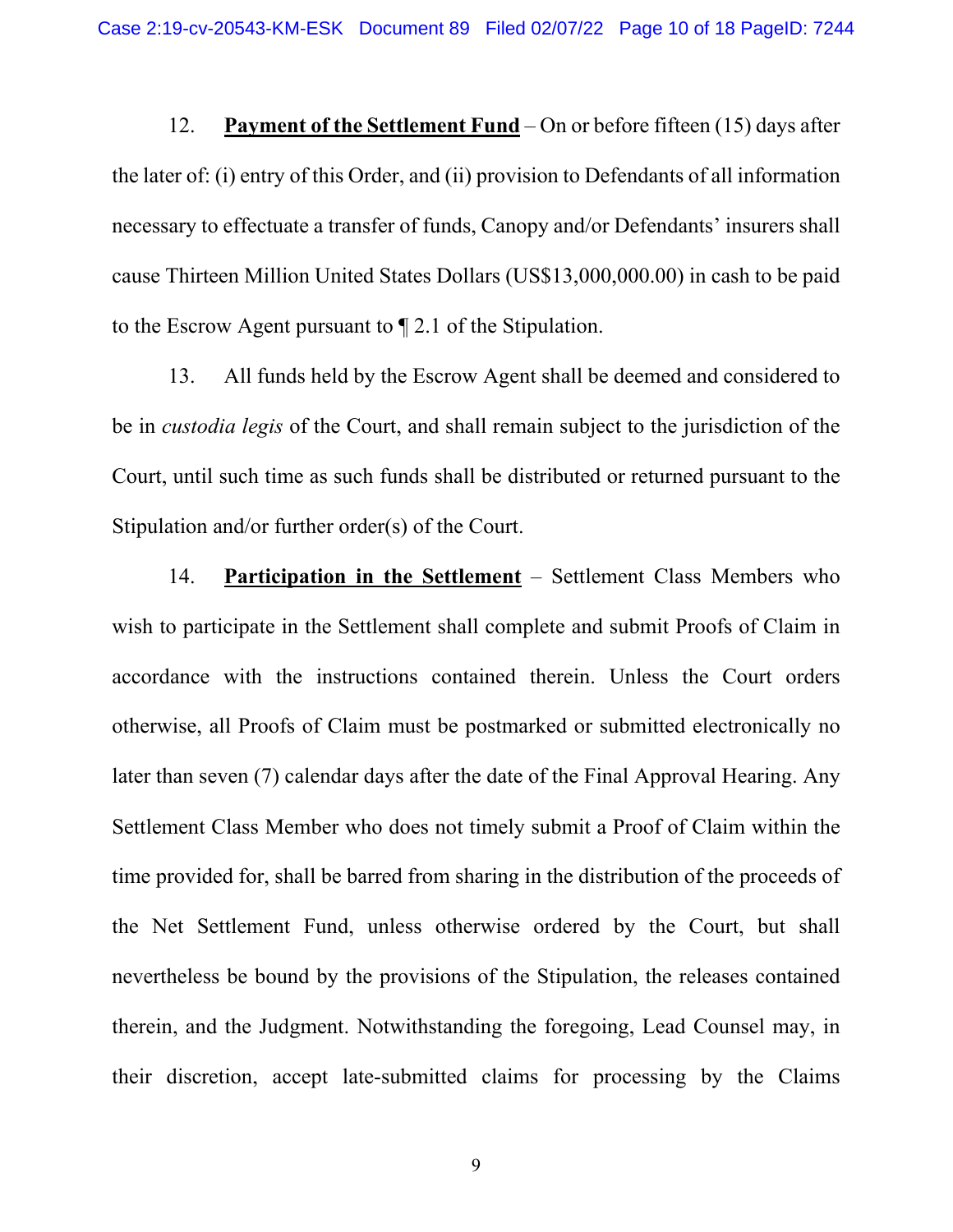Administrator so long as the distribution of the Net Settlement Fund to Authorized Claimants is not materially delayed thereby.

15. All Settlement Class Members shall be bound by all determinations and judgments in the Litigation concerning the Settlement, including, but not limited to, the Releases provided for therein, whether favorable or unfavorable to the Settlement Class, regardless of whether such Settlement Class Members submit Proofs of Claim or otherwise seek or obtain by any means any distribution from the Net Settlement Fund.

16. **Exclusion From the Settlement Class** – Any Person falling within the definition of the Settlement Class may, upon request, be excluded or "opt out" from the Settlement Class. Any such Person must submit to the Claims Administrator a request for exclusion ("Request for Exclusion"), by First-Class Mail, or handdelivered such that it is received by \_\_\_\_\_\_\_, 20\_ [twenty one (21) calendar days before the date of the Final Approval Hearing]. A Request for Exclusion must be signed and state: (i) the name, address, telephone number, and email address (if any) of the Person requesting exclusion; (ii) the Person's purchases, acquisitions, and sales of Canopy Securities between June 27, 2018, and May 28, 2020, inclusive, including the dates, the number of Canopy Securities purchased, acquired or sold, and price paid or received for each such purchase, acquisition or sale; and (iii) that the Person wishes to be excluded from the Settlement Class. All Persons who submit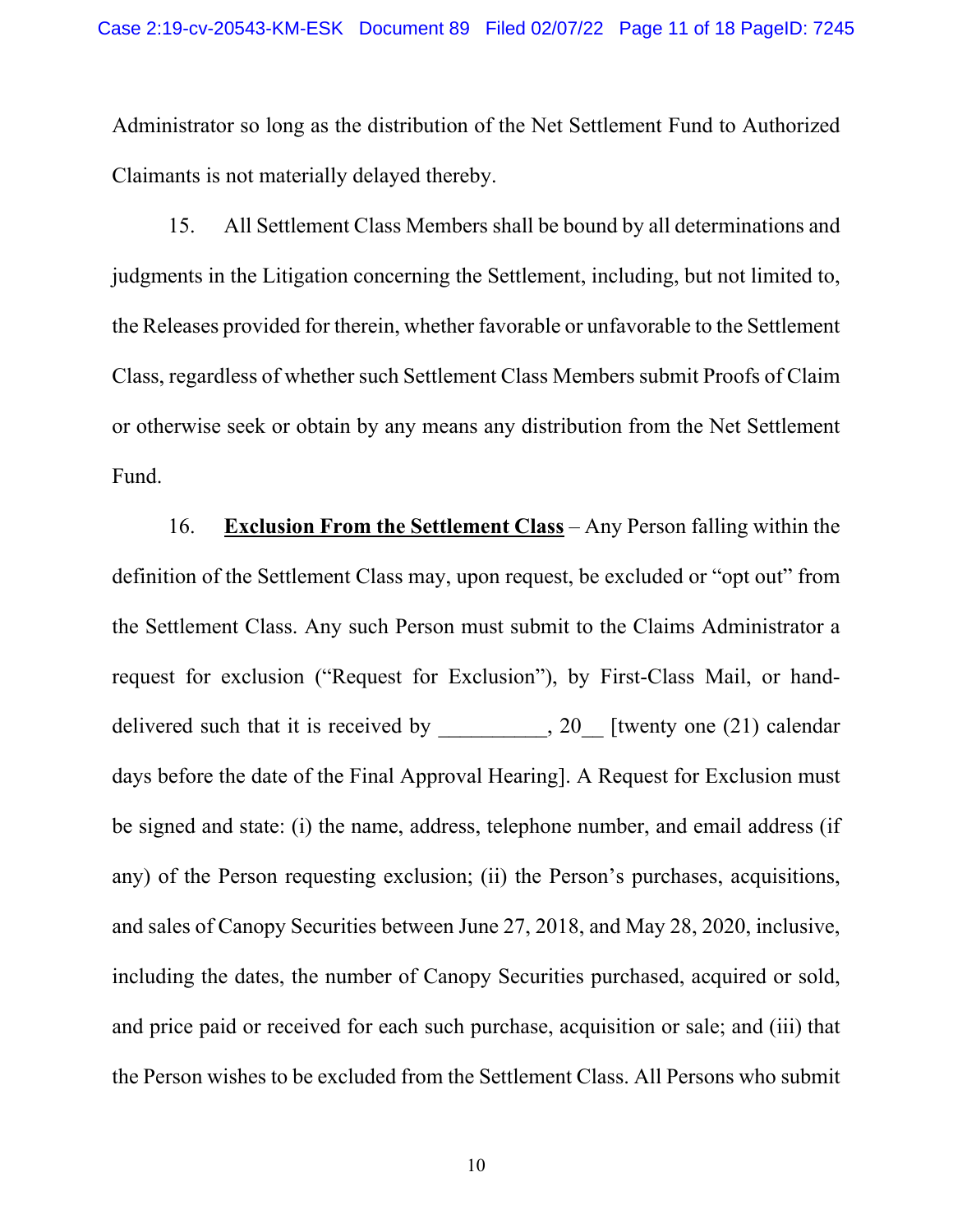valid and timely Requests for Exclusion in the manner set forth in this paragraph shall have no rights under the Stipulation, shall not share in the distribution of the Net Settlement Fund, and shall not be bound by the Stipulation or any final judgment. Unless otherwise ordered by the Court, any Person falling within the definition of the Settlement Class who fails to timely request exclusion from the Settlement Class in compliance with this paragraph shall be deemed to have waived his, her, or its right to be excluded from the Settlement Class, and shall be barred from requesting exclusion from the Settlement Class in this or any other proceeding.

17. Lead Counsel shall cause to be provided to Defendants' counsel copies of all Requests for Exclusion, and any written revocation of Requests for Exclusion, promptly upon receipt and as expeditiously as possible, and in any event not less than fourteen (14) calendar days prior to the Final Approval Hearing.

18. The forms and methods set forth herein of notifying the Settlement Class Members of the Settlement and its terms and conditions meet the requirements of due process, Rule 23 of the Federal Rules of Civil Procedure, and Section  $21D(a)(7)$  of the Securities Exchange Act of 1934, 15 U.S.C. § 78u-4(a)(7), as amended by the Private Securities Litigation Reform Act of 1995; constitute the best notice practicable under the circumstances; and constitute due and sufficient notice to all persons and entities entitled thereto. No Settlement Class Member will be relieved from the terms and conditions of the Settlement, including the releases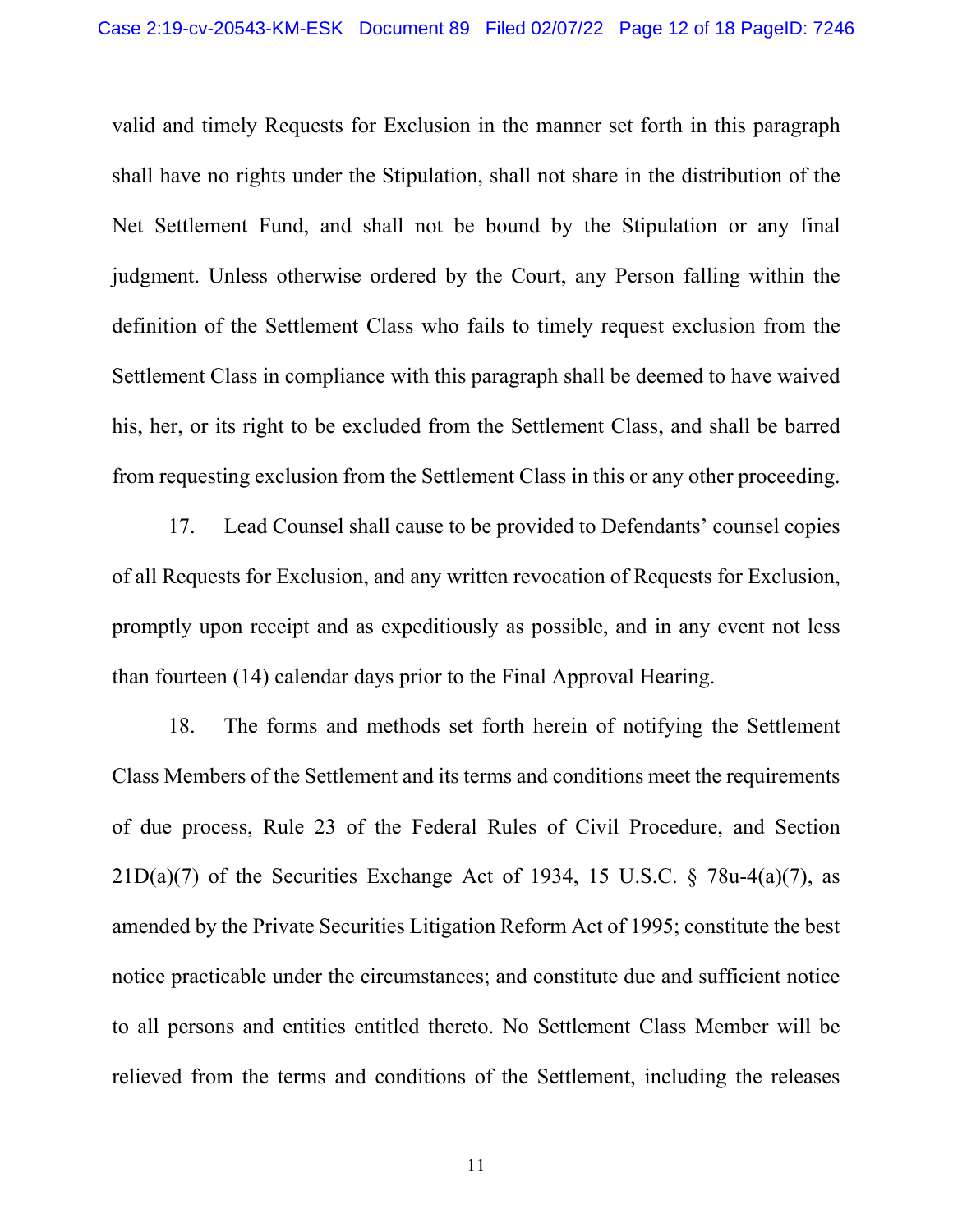provided for therein, based upon the contention or proof that such Settlement Class Member failed to receive actual or adequate notice.

19. **Appearance and Objections at Final Approval Hearing** – Any Settlement Class Member who or which does not submit a Request for Exclusion from the Settlement Class may enter an appearance in the Litigation, at his, her or its own expense, individually or through counsel of his, her or its own choice. Any Settlement Class Members who or which does not enter an appearance will be represented by Lead Counsel.

20. Any Settlement Class Member may file a written objection to the proposed Settlement and show cause, if he, she, or it has any cause, why the proposed Settlement of the Litigation should or should not be approved as fair, reasonable, and adequate, why a judgment should or should not be entered thereon, why the Plan of Allocation should or should not be approved, why attorneys' fees and expenses should or should not be awarded to counsel for the Plaintiffs, or why the compensatory award to Plaintiffs should or should not be approved; provided, however, that no Settlement Class Member or any other Person shall be heard or entitled to contest such matters, unless that Person has delivered by hand or sent by First-Class Mail written objections and copies of any papers and briefs such that they are sent to Pomerantz LLP, Brian Calandra, 600 Third Avenue, 20th Floor, New York, New York 10016; The Rosen Law Firm, P.A., Gonen Haklay, 101 Greenwood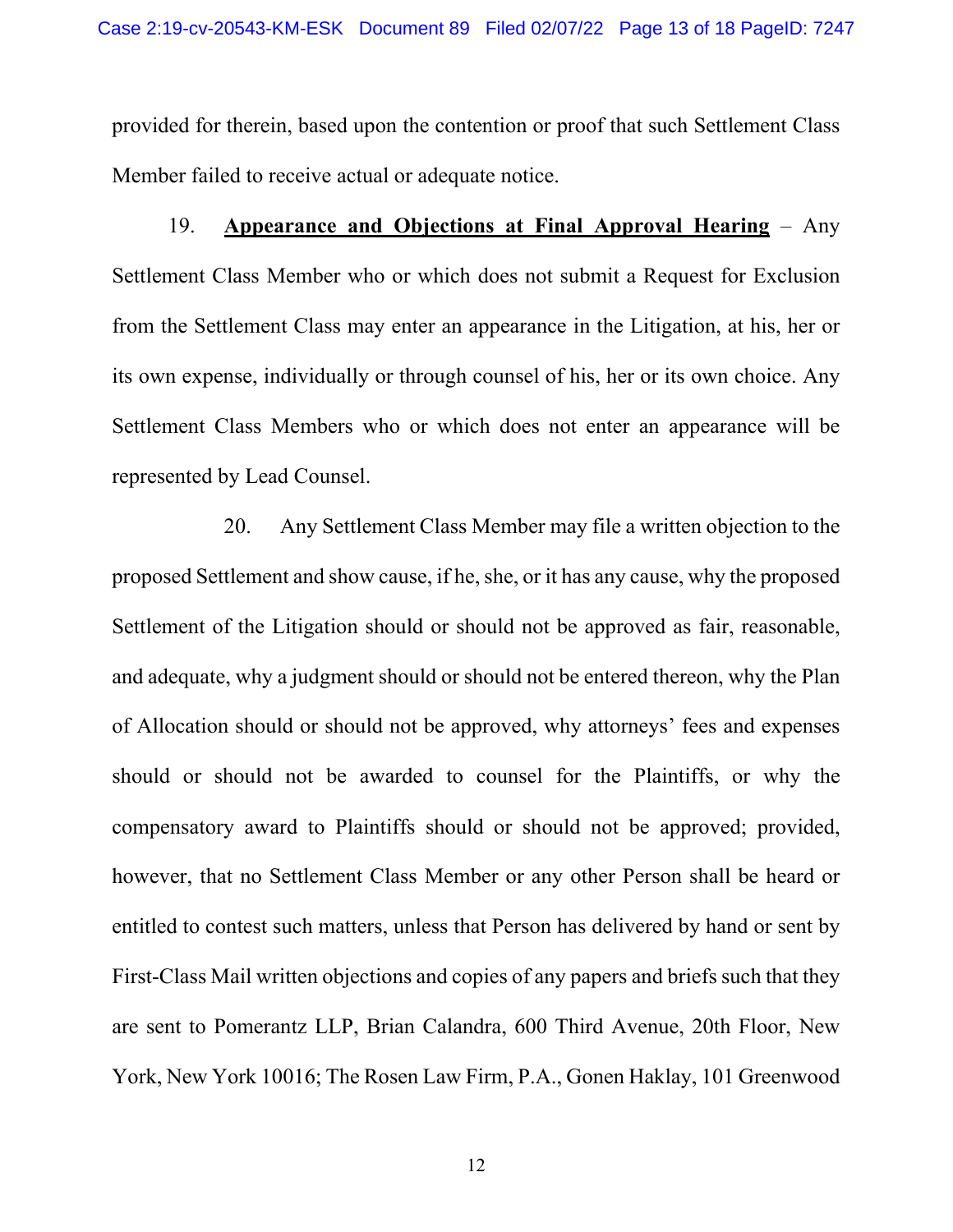Avenue, Suite 440, Jenkintown, PA 19046; Hagens Berman Sobol Shapiro LLP, Shayne Stevenson, 1301 Second Avenue, Suite 2000, Seattle, WA 98101; Andrew Muscato, Skadden, Arps, Slate, Meagher & Flom LLP, One Manhattan West, New York, New York 10001, received or hand-delivered on or before  $\qquad \qquad$ ,

20 [twenty one (21) calendar days before the date of the Final Approval Hearing], and said objections, papers, and briefs are sent to the Clerk of the United States District Court for the District of New Jersey, Martin Luther King Building & U.S. Courthouse, 50 Walnut Street, Room 4015, Newark, NJ 07101, received on or before \_\_\_\_\_\_\_\_\_\_\_\_ \_\_, 20\_\_ [twenty one (21) calendar days before the date of the Final

Approval Hearing].

21. Any Settlement Class Member who or which does not make his, her, or its objection in the manner provided herein shall be deemed to have waived such objection and shall forever be foreclosed from making any objection to the fairness, reasonableness, or adequacy of the proposed Settlement as set forth in the Stipulation, to the Plan of Allocation, or to the award of attorneys' fees and expenses to counsel for Plaintiffs or a compensatory award to Plaintiffs, unless otherwise ordered by the Court. Attendance at the Final Approval Hearing is not necessary. However, Persons wishing to be heard orally in opposition to approval of the Settlement, the Plan of Allocation, the award of attorneys' fees and expenses to counsel for Plaintiffs, and/or the award of compensatory awards to Plaintiffs are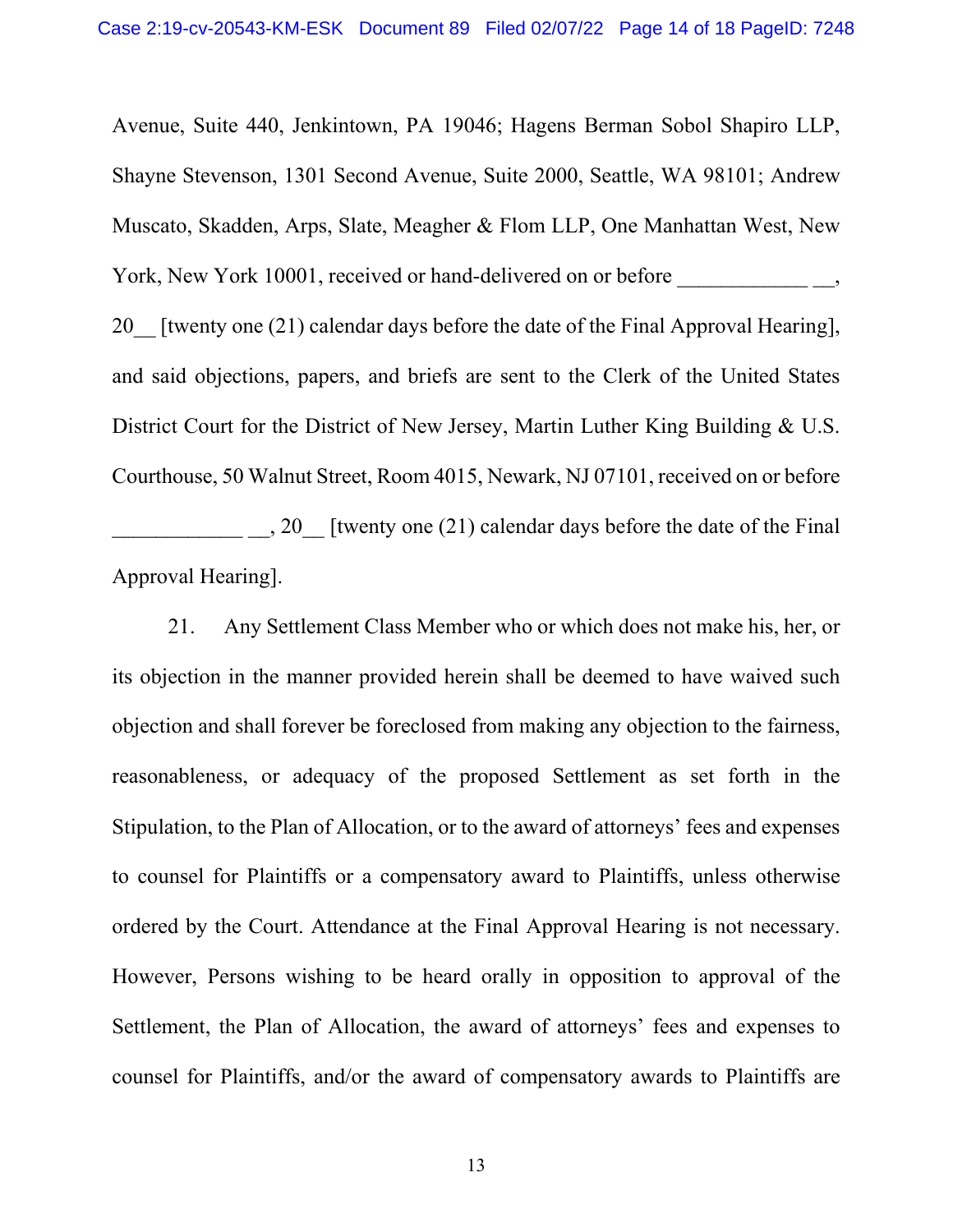required to indicate in their written objection their intention to appear at the Final Approval Hearing. Settlement Class Members do not need to appear at the Final Approval Hearing or take any action if they do not oppose any aspect of the Settlement.

22. Any objections, filings, and other submissions by the objecting Settlement Class Member must: (i) state the name, address, and telephone number of the Person objecting and must be signed by the objector; (ii) contain a statement of the Settlement Class Member's objection or objections, and the specific reasons for each objection, including any legal and evidentiary support the Settlement Class Member wishes to bring to the Court's attention; (iii) include documents sufficient to prove membership in the Settlement Class, including the objecting Settlement Class Member's purchases, acquisitions, and sales of Canopy Securities during the Settlement Class Period, including the dates, the number of Canopy Securities purchased, acquired, or sold, and price paid or received for each such purchase, acquisition, or sale; and (iv) the number of times the Settlement Class Member or their counsel has filed an objection to a class action settlement in the last five years, the nature of each such objection in each case, the jurisdiction in each case, and the name of the issuer of the security or seller of the product or service at issue in each case.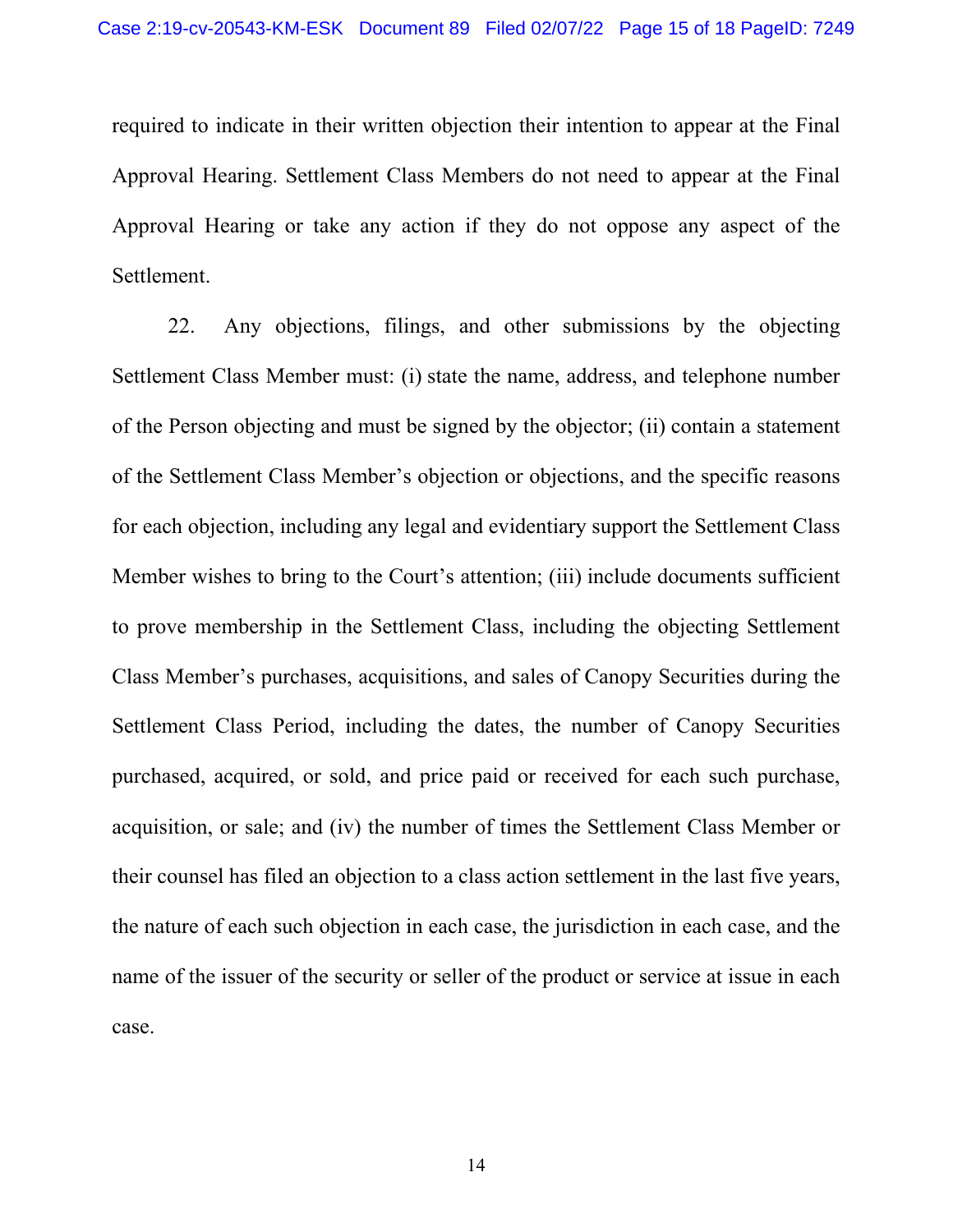23. Lead Counsel and Defendants' counsel shall promptly furnish each other with copies of any and all objections that come into their possession.

24. **Supporting Papers** – All opening briefs and supporting documents in support of the Settlement, the Plan of Allocation, and any application by counsel for Plaintiffs for attorneys' fees and expenses or by Plaintiffs for her expenses shall be filed and served by \_\_\_\_\_\_\_\_\_\_\_\_, 20\_\_ [thirty-five  $(35)$  calendar days prior to the Final Approval Hearing]. Replies to any objections shall be filed and served by \_\_\_\_\_\_\_\_ \_\_, 20\_\_ [seven (7) calendar days before the Final Approval Hearing].

25. The Plan of Allocation and any application by counsel for Plaintiffs for attorneys' fees or expenses, or to Plaintiffs for compensatory awards will be considered separately from the fairness, reasonableness, and adequacy of the Settlement.

26. At or after the Final Approval Hearing, the Court shall determine whether the Plan of Allocation proposed by Lead Counsel, and any application for attorneys' fees or payment of expenses should be approved.

27. **Use of this Order** – Neither this Order, nor the Stipulation, nor any of its terms or provisions, nor any of the negotiations or proceedings connected with it, shall be construed or offered as an admission or concession by the Defendants as to the validity of any claims or as to the truth of any of the allegations in the Litigation, or in respect of any liability, fault, or wrongdoing of any kind.

15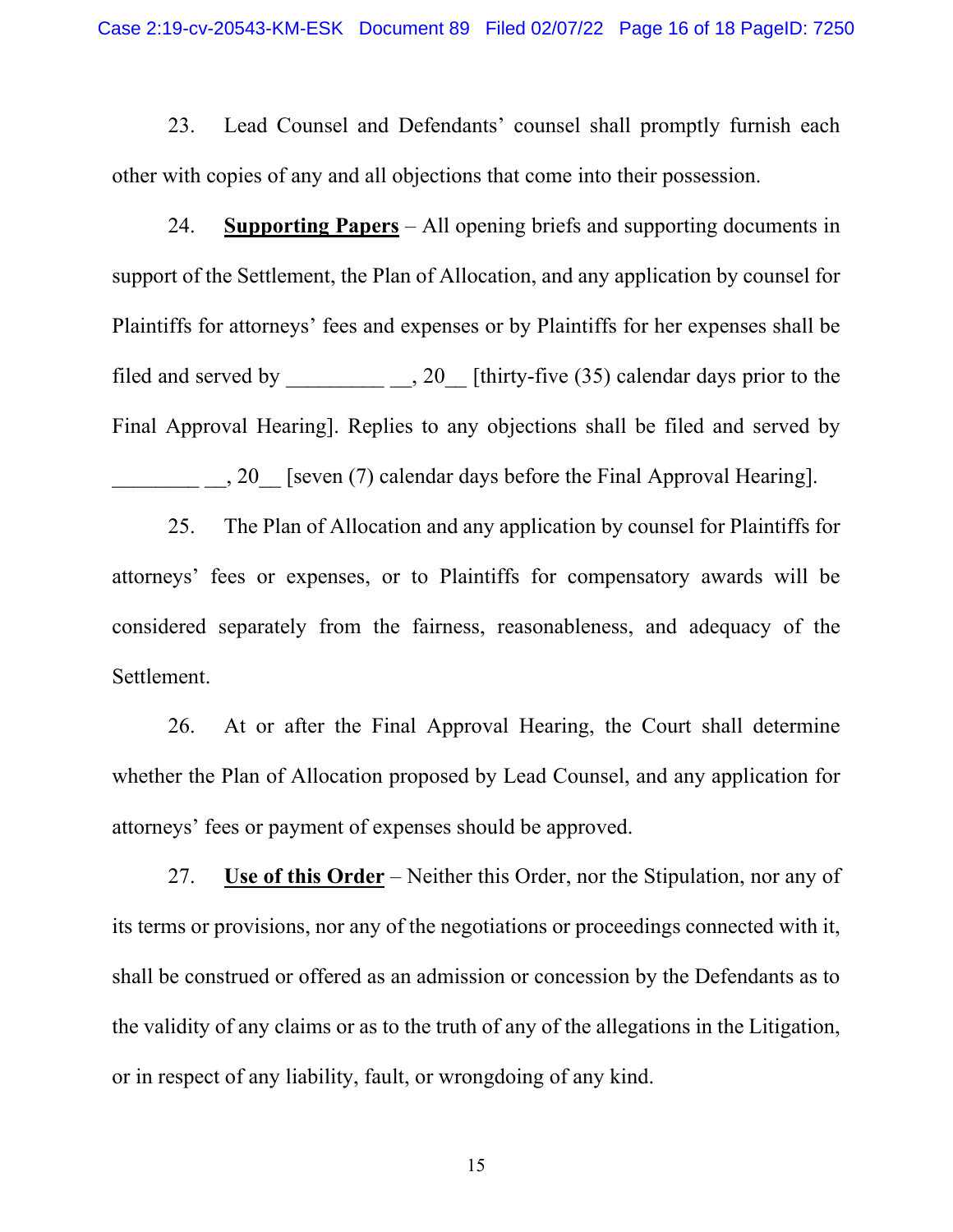28. **Termination of Settlement** – If the Settlement is terminated as provided in the Stipulation, the Settlement is not approved, or the Effective Date of the Settlement otherwise fails to occur, this Order shall be vacated, rendered null and void and be of no further force and effect, except as otherwise provided by the Stipulation, and this Order shall be without prejudice to the rights of Plaintiffs, the other Settlement Class Members and Defendants. The Settling Parties shall revert to their respective pre-mediation positions in the Litigation, as provided in the Stipulation.

29. In the event the Settlement is terminated as provided in the Stipulation, the Settlement is not approved, or the Effective Date of the Settlement otherwise fails to occur, neither Plaintiffs nor any of their counsel shall have any obligation to repay any amounts actually and properly incurred or disbursed pursuant to ¶¶ 2.5, 2.8, or 2.9 of the Stipulation.

30. **Stay and Temporary Injunction** – Unless otherwise ordered by the Court, all proceedings in the Litigation are stayed, except as may be necessary to implement the Settlement or comply with the terms of the Stipulation or other agreement of the Settling Parties. Pending final determination of whether the proposed Settlement should be approved, neither Plaintiffs nor any Settlement Class Member, either directly or indirectly, representatively, or in any other capacity, shall